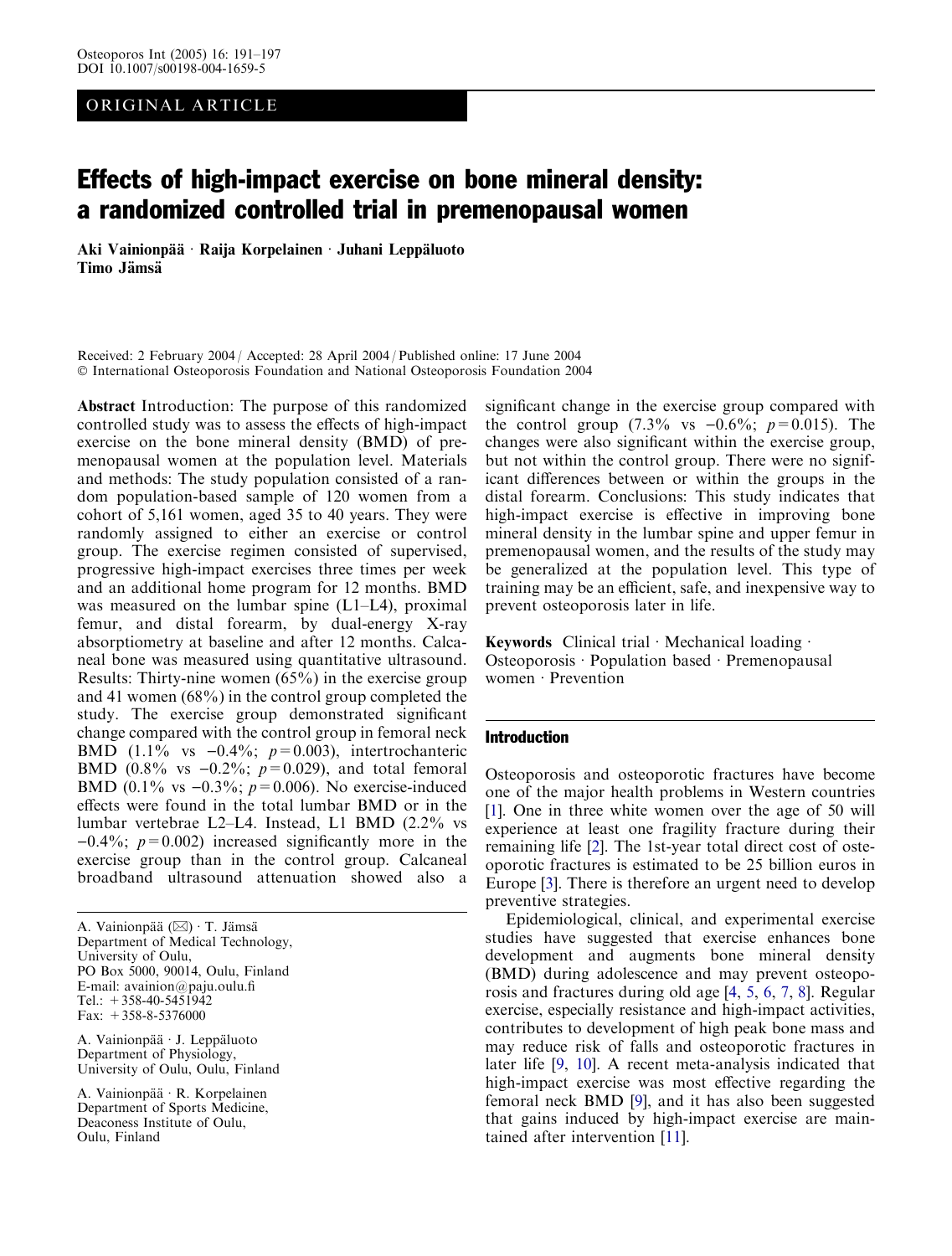There are few randomized controlled prospective studies concerning exercise and bone mineral density in premenopausal women [[12,](#page-5-0) [13](#page-5-0), [14](#page-6-0), [15,](#page-6-0) [16\]](#page-6-0), and most of the studies have included voluntary premenopausal women who are likely to be willing to participate in healthrelated physical activities [\[17](#page-6-0)]. Additionally, study samples in exercise interventions may have been selected and limited [\[9](#page-5-0)]. To our knowledge, no population-based randomized controlled exercise trials in premenopausal women have been conducted. Therefore, our aim was to evaluate the effects of high-impact physical exercise on lumbar, hip, and distal forearm BMD and calcaneal ultrasound attenuation in a population-based randomized cohort of premenopausal women.

## Materials and methods

#### Subjects

The study population consisted of a random sample of Finnish women from a cohort of 5,161 women aged 35 to 40 years residing in the city of Oulu, Finland, in March 2002 (Fig. 1). The name, address, and social security number of the subjects were obtained from the National Population Register of Finland. To detect a 3% (or more) difference between the exercise and control groups in BMD, with 5% significance level and power of 80%, 120 participants were needed with an equal dropout rate of ten subjects per group. The participants were contacted in random order, and to get 120 participants, 287 women were contacted. Of these, 125 women were unwilling to participate, and 42 women were excluded. The exclusion criteria were cardiovascular, musculoskeletal, respiratory, or other chronic diseases that might limit training and testing; diseases or



medication affecting the bone; pregnancy and breastfeeding; and regular current or previous participation in impact-type exercises and long-distance running more than three times a week. The subjects were randomly assigned to an exercise group  $(n=60)$  or a nonexercise control group  $(n=60)$  using a computer-generated number code. The study protocol was approved by the Ethical Committee of the Northern Ostrobothnia Hospital District, and all the participants gave informed and written consent. The procedure of the study was in accordance with the Declaration of Helsinki.

Questionnaires and anthropometry

A self-administered health questionnaire was mailed to all contacted women, requesting information regarding weight history and height, occupational history [\[18\]](#page-6-0), current and past physical activity [\[19](#page-6-0)] and medical factors, fractures beyond the age of 15, menarcheal age, menstrual status, parity, months of breast-feeding, current and previous use of hormones, current and previous dietary factors including intake of calcium and vitamin D [\[20\]](#page-6-0), current and past smoking and consumption of alcohol, and possible vitamin or mineral supplementation.

Anthropometrical characteristics were measured at baseline and after 12 months. Body weight and height were measured, and body mass index was calculated. Body fat and lean mass percentages were measured with bioimpedance equipment (Bodystat 1500; Bodystat, Douglas, Isle of Man, UK).

#### Bone measurements

Areal bone mineral density (BMD,  $g/cm<sup>2</sup>$ ) was measured on the lumbar spine (L1–L4) and the left proximal femur with dual-energy X-ray absorptiometry (DXA) (Hologic Delphi QDR; Hologic, Bedford, MA, USA). The femoral neck, trochanter, intertrochanter, and Ward's triangle of the hip, and vertebras L1–L4 were analyzed separately. The same operator did all of the scanning and analyses. The scanner was calibrated daily by bone phantoms (Hologic, Bedford, MA, USA) for quality assurance, and no evidence of machine drift appeared during this study. BMD was also measured from the distal ulna, distal radius, and ultradistal radius, with peripheral DXA (Osteometer DTX 200; Osteometer Meditech, Roedovre, Denmark). Calcaneal broadband ultrasound attenuation (BUA, dB/MHz) and speed of sound (SOS, m/s) were measured using quantitative ultrasound (QUS) (Hologic Sahara; Hologic, Bedford, MA, USA). The measurements were performed in the beginning and at the end of the intervention.

## Exercise training protocol

The training sessions were carried out three times a week Fig. 1 Study protocol for 12 months. All training sessions were supervised by a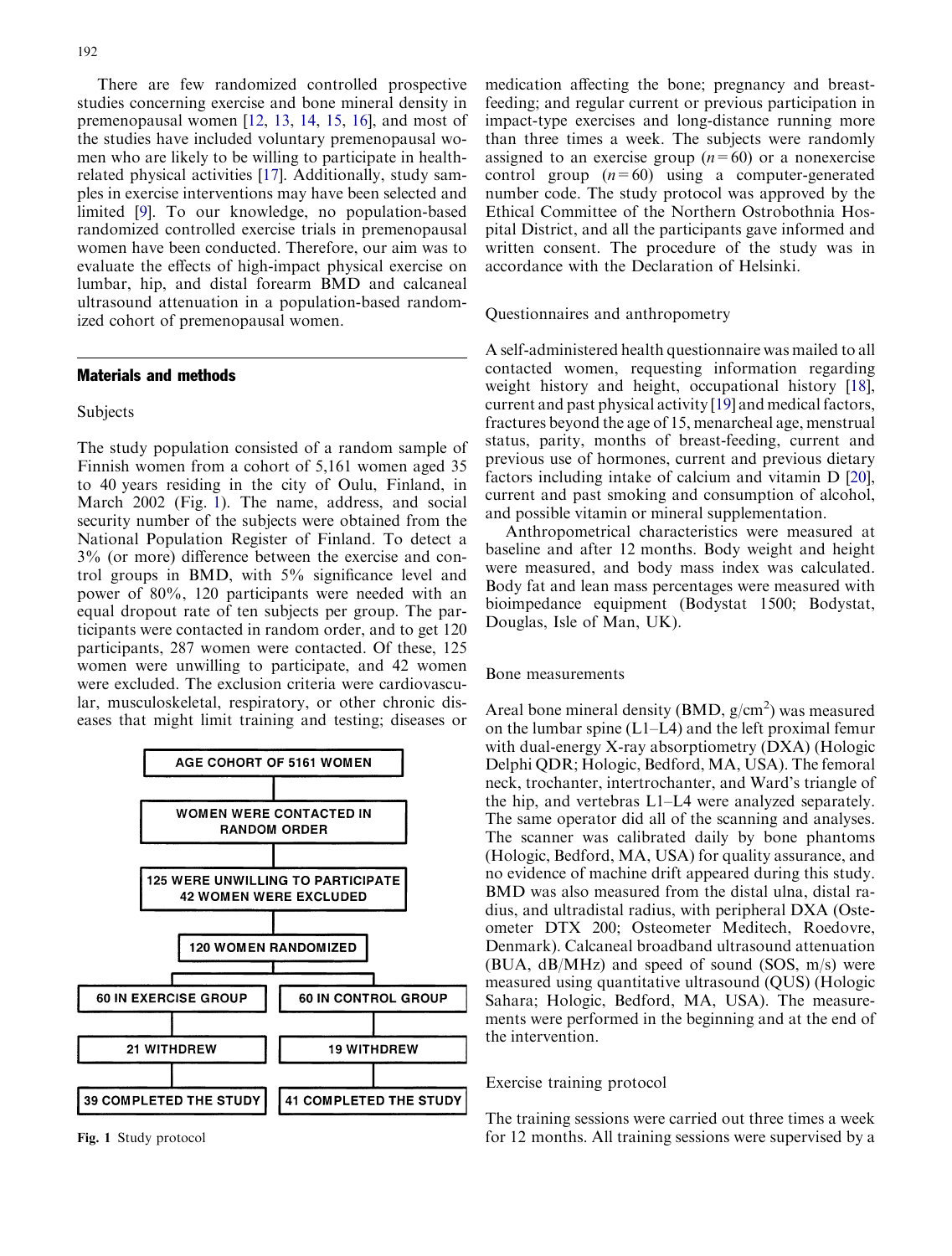physiotherapist and were done with the accompaniment of music. The training regimen was based upon a pilot study and upon the previous literature. Each workout lasted 60 min, including a 10-min warm-up, a 40-min high-impact training session, and a 10-min coolingdown and stretching period. The warm-up period included walking and running on the spot, with and without arm movements and knee bends. The high-impact period included step patterns, stamping, jumping, running, and walking. After 3 months of training, a onestep bench (height 10 cm) (Reebok UK, Lancaster, UK) was used to enhance the impact effect and after 6 months, two or three benches were used. The cooldown mainly consisted of stretching. The programs were modified bimonthly and during the intervention, the program became more demanding and included higher jumps and drops. Additionally, the participants were asked to train 10 min daily at home following a specially designed program, which consisted of similar patterns of exercise to those in the supervised sessions. The home program was also modified seasonally. The women in the control group were asked to continue their normal daily life and to maintain their current physical activity during the 12 months. All participants carried a physical activity recorder (Newtest, Oulu, Finland) on their waist during the study. These physical activity data will be analyzed and reported later.

## Statistical analysis

The data were analyzed using the SPSS statistical package (SPPS 11.5 for Windows; SPPS, Chicago, IL, USA). The results are reported as mean and standard deviation (SD) or 95% confidence interval (95% CI). All participants, including the subjects who discontinued exercise, were invited for the follow-up measurements. All subjects with both baseline and follow-up data were included in the analysis according to their group assignment. Distributions of outcome variables were

tested for normality. Independent samples t-test and *v*-square tests were used to assess the differences between the study subjects and women who did not participate in the study. Independent samples *t*-test (or Mann-Whitney U-test if the distribution was not normal) was used to compare the groups with respect to changes from baseline in bone mineral density and also the differences between the study subjects and dropouts. Paired samples t-test (or Wilcoxon signed-rank test) was used to analyze the percentage change from baseline within the groups. Repeated measures analysis of covariance, using change of weight and BMI as covariates, was also performed, but analyses did not differ from unadjusted tests and are not reported. Analyses conducted on raw units of change and percentages produced similar results. In all tests,  $p < 0.05$  was considered statistically significant.

## Results

Characteristics and compliance

All 120 (100%) subjects and 70 (42%) excluded or unwilling women returned the baseline questionnaire. We analyzed the characteristics of the nonparticipants and found they did not differ from the study group (Table 1). The baseline characteristics of the participants are given in Table [2. Thirty-nine women \(65%\) in the](#page-3-0) training group and 41 women  $(68\%)$  in the control [group completed the study, representing a dropout fre](#page-3-0)[quency of 33.3%. There were no significant differences](#page-3-0) [in any baseline variables between the dropouts and](#page-3-0) [subjects who completed the study. The reasons for](#page-3-0) [withdrawal were medical problems unrelated to the](#page-3-0) intervention program  $(n=3)$ , pregnancy  $(n=8)$ , moving from the study area  $(n=2)$ , change of vocation or schedule  $(n=6)$ , or other reasons  $(n=21)$ . The reasons [for withdrawal were divided equally for both groups.](#page-3-0) [For women completing the study, the average compli](#page-3-0)[ance defined as exercise sessions attended was 0.9 times](#page-3-0)

| <b>Table 1 Characteristics of</b><br>selected variables from baseline<br>questionnaire. NS statistically<br>not significant | Characteristics                                                          | Control<br>group<br>$(n=60)$ | Exercise<br>group<br>$(n=60)$ | Nonparticipants $p$ Value <sup>a</sup><br>$(n=70)$ |           |
|-----------------------------------------------------------------------------------------------------------------------------|--------------------------------------------------------------------------|------------------------------|-------------------------------|----------------------------------------------------|-----------|
|                                                                                                                             | Mean (SD) of continuous variables                                        |                              |                               |                                                    |           |
|                                                                                                                             | Age, years                                                               | 38.5(1.6)                    | 38.1(1.7)                     | 37.8(1.8)                                          | <b>NS</b> |
|                                                                                                                             | Height (as given by the subject), cm                                     | 160.8(20.1)                  | 164.5(5.4)                    | 163.6(18.7)                                        | <b>NS</b> |
|                                                                                                                             | Weight (as given by the subject,<br>at the age of 30), kg                | 63.0 (14.6)                  | 61.4(8.8)                     | 62.1(8.3)                                          | <b>NS</b> |
|                                                                                                                             | Calcium intake, mg/day                                                   | 1,099(511)                   | 1,099(657)                    | 1,126(451.1)                                       | NS        |
|                                                                                                                             | Menarcheal age, years                                                    | 12.6(1.5)                    | 12.8(1.4)                     | 12.9(1.1)                                          | <b>NS</b> |
|                                                                                                                             | Exercise, times/week                                                     | 3.8(4.1)                     | 3.2(2.6)                      | 3.5(2.0)                                           | <b>NS</b> |
|                                                                                                                             | Exercise time (one period), min<br>Distribution of category variables, % | 52.6 (21.7)                  | 49.4 (21.7)                   | 49.6 (20.5)                                        | NS        |
|                                                                                                                             | <b>Smokers</b>                                                           | 18.6                         | 18.6                          | 20.0                                               | <b>NS</b> |
|                                                                                                                             | Alcohol $>1$ drink/week                                                  | 26.7                         | 22.0                          | 24.3                                               | NS.       |
|                                                                                                                             | Moderate exercise $\leq 1$ time/week (15 min)                            | 25.4                         | 18.6                          | 18.8                                               | <b>NS</b> |
|                                                                                                                             | Heavy exercise $\leq 1$ time/week (15 min)                               | 45.8                         | 49.2                          | 37.1                                               | NS.       |
|                                                                                                                             | Any fracture beyond the age of 15 years                                  | 15.0                         | 15.3                          | 18.6                                               | <b>NS</b> |
| <sup>a</sup> p Values for differences<br>between groups                                                                     | Any use of hormone medication $($ > 1 year)                              | 63.8                         | 72.9                          | 84.3                                               | <b>NS</b> |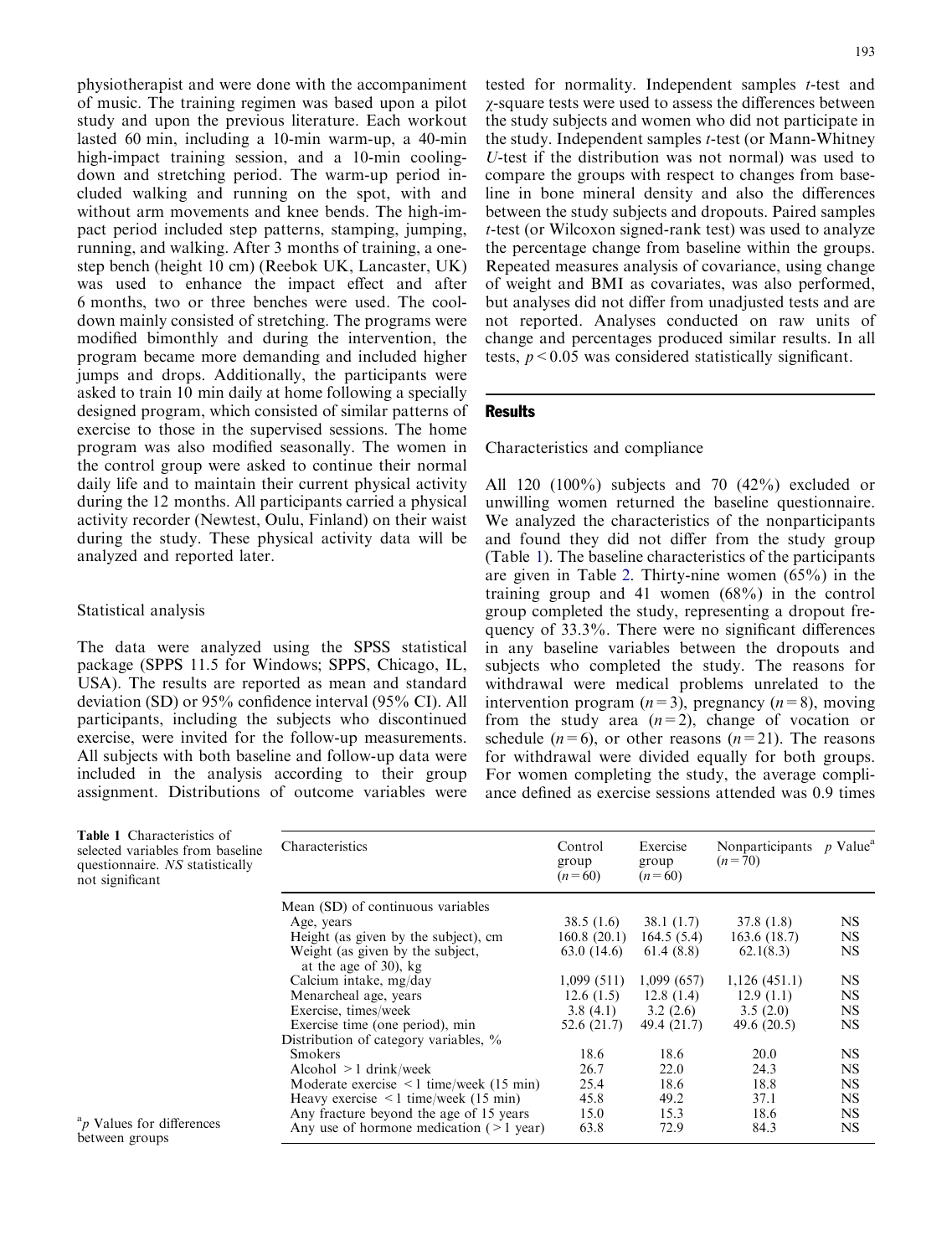<span id="page-3-0"></span>Table 2 Baseline characteristics. Values are mean (SD)

| <b>Characteristics</b>    | Control<br>group<br>$(n=60)$ | Exercise<br>group<br>$(n=60)$ |
|---------------------------|------------------------------|-------------------------------|
| Age, years                | 38.5(1.6)                    | 38.1(1.7)                     |
| Height, cm                | 164.6(6.0)                   | 162.8(5.8)                    |
| Weight, kg                | 69.4 (12.3)                  | 68.0 (12.6)                   |
| <b>BMI</b>                | 25.7(4.6)                    | 25.6(4.4)                     |
| Percentage body fat       | 31.2(6.7)                    | 30.3(6.4)                     |
| Fat mass, kg              | 21.7(8.4)                    | 20.8(8.1)                     |
| Percentage lean body mass | 68.8 (6.7)                   | 69.7(6.4)                     |
| Lean body mass, kg        | 45.8 (4.7)                   | 46.0(5.6)                     |
| Waist, cm                 | 82.3 (11.6)                  | 81.1 (10.3)                   |
| Hip, cm                   | 100.8(8.0)                   | 100.5(8.6)                    |
| Calcium intake, mg/day    | 1,099(511)                   | 1,099 (657)                   |

per week in supervised sessions and 2.2 in home sessions. The training program was well tolerated by all participants, and none developed stress-related or other injuries. During the study, the participants consulted an attending physician three times for the following reasons; mild ankle distorsion (one), tibial contusion (one), and unspecified stomach pain (one). The training was interrupted for at most 1 week because of these injuries. According to the endpoint questionnaires, 6 participants from the control group estimated that they were physically less active, 7 were more active, and 28 equally active compared with baseline.

#### Anthropometrics and bone measurements

During the 12 months of high-impact exercise intervention, the training group lost some weight  $(-1.1\%)$ , while the control group had a minor weight gain  $(1.1\%)$  $(p=0.082)$ . Bone mineral acquisition was significantly

greater in the exercise group than in the control group at most of the lower extremity bone sites (Table 3). The exercise group demonstrated a significant gain compared with the control group in femoral neck BMD (1.1%) vs  $-0.4\%$ ;  $p=0.003$ ), intertrochanteric BMD (0.8% vs  $-0.2\%$ ;  $p=0.029$ ), and total femoral BMD (0.1% vs  $-0.3\%$ ;  $p=0.006$ ) (Fig. [2A\). In addition, trochanteric](#page-4-0) [BMD increased more in the exercise group than in the](#page-4-0) control group  $(1.1\%$  vs  $0.1\%)$ , the difference being al[most statistically significant \(](#page-4-0) $p=0.052$ ). The changes [within the exercise group were significant in every vari](#page-4-0)[able in the upper femur. In the lumbar area, L1 BMD](#page-4-0) [increased more in the exercise group than in the control](#page-4-0) group (2.2% vs  $-0.4\%$ ;  $p=0.002$ ) and change was also [significant within the exercise group \(Fig.](#page-4-0) 2B). There [were no significant changes in the L2–L4 region between](#page-4-0) [or within the groups. Calcaneal BUA increased in the](#page-4-0) [exercise group \(7.3%\) and decreased in the control](#page-4-0) group  $(-0.6\%)$  ( $p=0.015$ ). The changes between or [within the groups were not significant in the non-weight](#page-4-0)[bearing sites in the distal forearm. Results from](#page-4-0) [covariance analyses did not differ from unadjusted](#page-4-0) [values.](#page-4-0)

#### **Discussion**

The aim of this study was to investigate the effects of high-impact exercise on bone mineral density in premenopausal women. The study revealed that 12 months of regular high-impact exercise led to significantly increased bone mass at the loaded bone sites in lower extremities, but not at the non-weight-bearing bone sites. Our findings confirm the previous information on the positive effects of high-impact exercise on weightbearing bones.

Table 3 Bone measurements at baseline and at 12 months for completed subjects. Values are mean (SD). NS statistically not significant, BMD bone mineral density, SOS speed of sound, BUA broadband ultrasound attenuation

|                                  | Control group $(n=41)$ |                  | Exercise group $(n=39)$ |                              | $p$ Value <sup>a</sup> |
|----------------------------------|------------------------|------------------|-------------------------|------------------------------|------------------------|
|                                  | Baseline               | At 12 months     | <b>Baseline</b>         | At 12 months                 |                        |
| Femoral neck BMD, $g/cm^2$       | 0.804(0.100)           | 0.801(0.099)     | 0.789(0.097)            | $0.797(0.093)$ **            | 0.003                  |
| Trochanter BMD, $g/cm^2$         | 0.701(0.080)           | 0.702(0.078)     | 0.698(0.092)            | $0.705(0.093)$ **            | 0.052                  |
| Intertrochanter BMD, $g/cm^2$    | 1.141(0.114)           | 1.138(0.114)     | 1.128(0.129)            | $1.136(0.132)^*$             | 0.029                  |
| Femoral total BMD, $g/cm^2$      | 0.950(0.097)           | 0.947(0.096)     | 0.940(0.107)            | $0.939(0.115)$ <sup>**</sup> | $0.006^{#}$            |
| Ward's triangle BMD, $g/cm^2$    | 0.702(0.107)           | 0.708(0.102)     | 0.687(0.104)            | $0.705(0.107)$ ***           | NS.                    |
| L1 BMD, $g/cm^2$                 | 0.931(0.112)           | 0.926(0.112)     | 0.916(0.116)            | $0.936(0.115)$ ***           | 0.002                  |
| L2 BMD, $g/cm^2$                 | 1.028(0.112)           | 1.031(0.104)     | 1.028(0.116)            | 1.026(0.116)                 | NS.                    |
| L3 BMD, $g/cm^2$                 | 1.062(0.116)           | 1.060(0.108)     | 1.050(0.104)            | 1.046(0.106)                 | <b>NS</b>              |
| L4 BMD, $g/cm^2$                 | 1.067(0.120)           | 1.063(0.119)     | $1.040$ $0.110$         | 1.036(0.115)                 | NS                     |
| Lumbar total BMD, $g/cm^2$       | 1.027(0.109)           | 1.025(0.104)     | 1.014(0.100)            | 1.015(0.102)                 | <b>NS</b>              |
| Radius BMD, $g/cm^2$             | 0.488(0.053)           | 0.484(0.055)     | 0.503(0.062)            | 0.500(0.059)                 | <b>NS</b>              |
| Ulna BMD, $g/cm^2$               | 0.389(0.051)           | 0.397(0.057)     | 0.411(0.059)            | 0.408(0.057)                 | NS <sup>#</sup>        |
| Distal radius BMD, $g/cm2$       | 0.448(0.050)           | 0.448(0.051)     | 0.466(0.059)            | 0.464(0.056)                 | <b>NS</b>              |
| Ultradistal radius BMD, $g/cm^2$ | 0.351(0.048)           | 0.351(0.050)     | 0.368(0.060)            | 0.367(0.057)                 | <b>NS</b>              |
| Calcaneal SOS, m/s               | 1,566.13 (25.04)       | 1,570.19 (25.56) | 1,570.13(29.11)         | 1,574.38 (32.85)             | NS.                    |
| Calcaneal BUA, dB/MHz            | 86.74 (14.75)          | 85.98 (16.43)    | 83.68 (13.74)           | 89.76 (19.50)                | 0.015                  |

\*p < 0.05; \*\*p < 0.01; \*\*\*p < 0.001, annual change within the group; #nonparametric test  $a_n$  Values for differences between the control group and the exercise group over the 12.

 ${}^{a}p$  Values for differences between the control group and the exercise group over the 12-month study period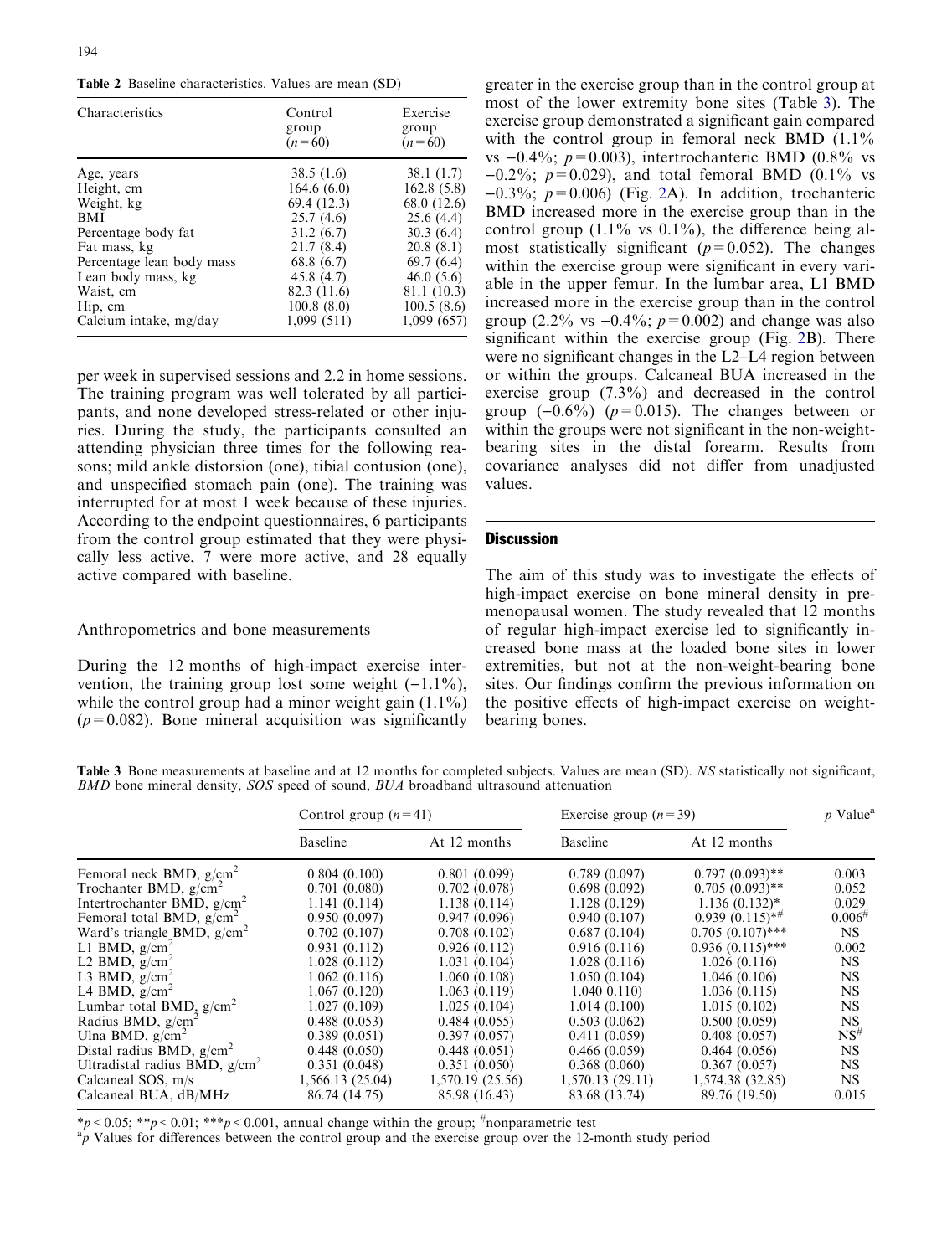<span id="page-4-0"></span>

Fig. 2A, B Mean percentage changes in (A) femoral BMD and (B) lumbar BMD over the 12-month study period. The error bars represent  $95\%$  confidence intervals;  $p$  values are for differences between the groups over the study period. \*p < 0.05; \*\*p < 0.01; \*\*\*p < 0.001, for the change within the group;  $\#$ nonparametric test.  $LT$  lumbar total,  $FN$  femoral neck,  $TR$  trochanter,  $IT$  intertrochanter, FT femoral total, and WT Ward's triangle

The training regimen proved to be safe, judging from the minimum need for medical services (3 visits over the entire study period) and also showed efficacy in improving the BMD in the upper femur with the mean attendance of 0.9 times per week in supervised sessions and 2.2 times per week in additional home sessions. Although the compliance with supervised sessions was moderately low, exercise-induced benefits appeared. This might point to the fact that even 1 to 2 hours of high-impact exercise plus two home-based exercise sessions would be enough to get benefits.

In our study, the exercise group demonstrated a significant 1.1% gain in femoral neck BMD and 7.3% in calcaneal BUA during the 12 months of high-impact exercise regimen, while there were no significant changes in control group values and no changes at the nonweight-bearing sites. In addition, BMD in the first lumbar vertebra increased 2.2%, but there were no exercise-induced effects in other vertebrae. Our findings are in agreement with previous randomized controlled high-impact exercise interventions in premenopausal women. In the study by Friedlander et al. [[15\]](#page-6-0), there were significant positive differences in BMD between the exercise and stretching groups for spinal trabecular (2.5%), femoral neck (2.4%), femoral trochanteric  $(2.3\%)$ , and calcaneal  $(6.4\%)$  measurements after a 2year high-impact exercise period. Heinonen et al. [\[16](#page-6-0)] observed a positive exercise effect on several risk factors for osteoporotic fractures, including a positive exercise effect on femoral neck BMD and lumbar spine BMD after 18 months of high-impact exercise training. Also Bassey et al. [[21\]](#page-6-0) reported significant differences between the exercise and control group in trochanter area BMD in premenopausal women after 5 months of training consisting of 50 vertical jumps on 6 days per week. Exercise regimen was effective on premenopausal women, but no significant differences were found in the bone mineral densities of postmenopausal women. Resistance and endurance training have also been reported to affect positively bone mineral status in premenopausal women [[12,](#page-5-0) [14,](#page-6-0) [22\]](#page-6-0). Sinaki and colleagues [\[23](#page-6-0)] reported in their 3-year randomized controlled trial of dose-specific loading and strengthening exercises that lumbar spine BMD improved at 1 year with increased levels of exercise in the subjects who had lower BMD initially. However, at the completion of the study at 3 years, there was no significant change in BMD at the spine, hip, or midradius. Gleeson et al. [[24\]](#page-6-0) and Rockwell et al. [\[25](#page-6-0)] found that exercise training, including mostly weight-lifting, had no effect on bone mineral at the proximal femur. The apparently conflicting results may be due to differences in the type, intensity, frequency, or duration of exercise. In addition, the selection of the study samples and characteristics of the volunteers participating (e.g., age, nutrition, and hormonal status) may have affected the results. Indeed, recent meta-analyses have revealed clear positive effects of exercise training on lumbar spine and femoral neck in premenopausal women. The exercise training programs prevented or reversed almost 1% bone loss in premenopausal women [[6](#page-5-0), [9](#page-5-0)]. Furthermore, results of Wallace and Cumming [\[9](#page-5-0)] indicate also that both highimpact and non-impact exercises have a positive effect on the lumbar spine, but only high-impact exercise has a positive effect on the femoral neck. Moreover, aerobic and step exercises are popular among premenopausal women, a point which suggests high feasibility in the general population. In addition, risks of injuries are minor in healthy premenopausal women, so high-impact exercise seems to be suitable for the prevention of osteoporosis.

In the lumbar spine, no exercise-induced effects were found in the total lumbar BMD or in the lumbar vertebrae L2 to L4. Instead, impact exercise seemed to strengthen the lumbar vertebra L1. There is little existing data on the difference in the sensitivity of the lumbar vertebrae for impact loading, since most studies report only the combined BMD values for L1–L4 or L2–L4. The BMD measurement of the vertebrae one by one is less reliable than the combined values from a set of vertebrae, which has to be considered. However, the biomechanical loading varies between the vertebrae, which might partly explain the difference. The crosssectional area of L1 is smaller than that of L2–L4, which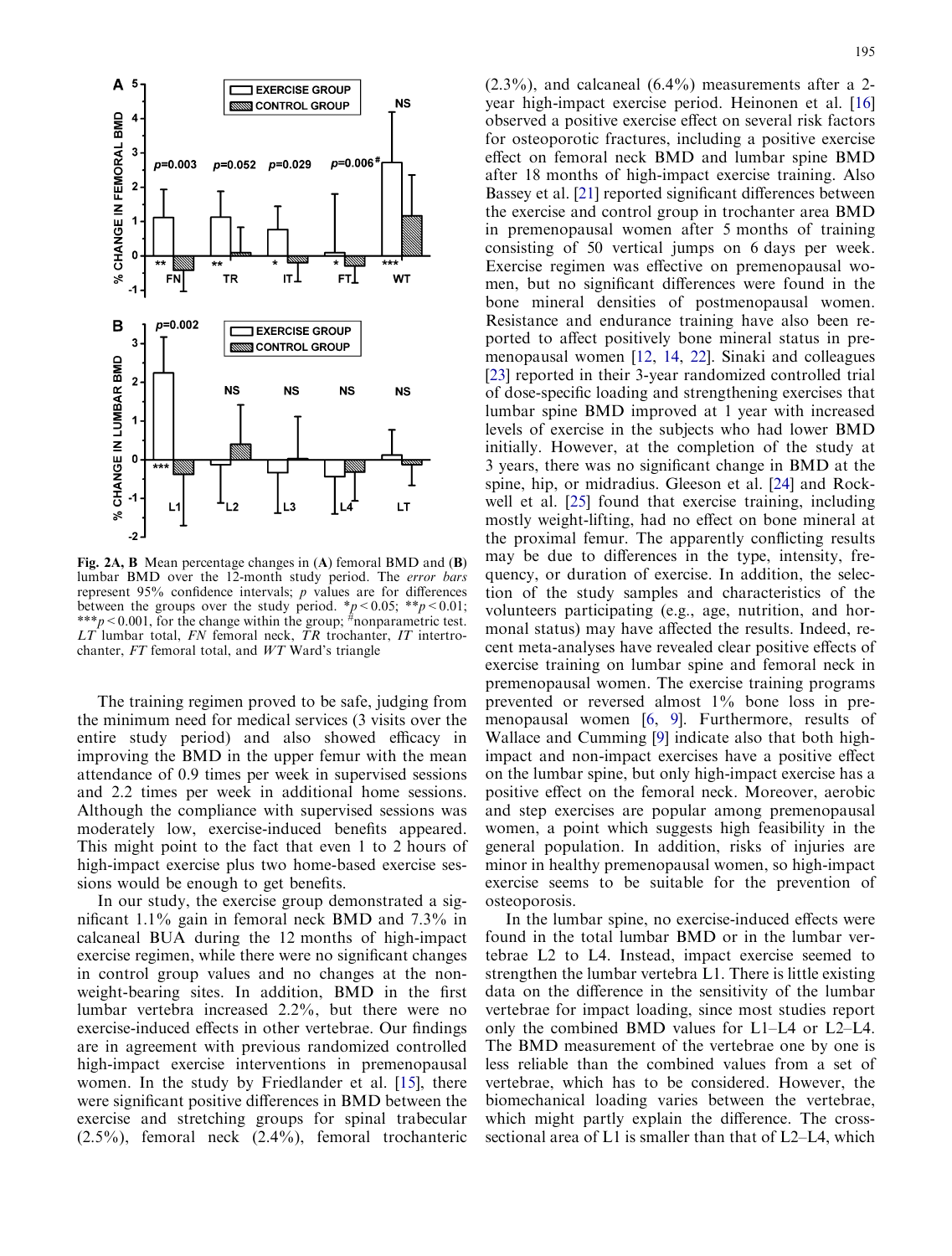<span id="page-5-0"></span>generates higher loading stresses. At baseline, BMD was also lower in L1 than in the lower spine; impact-loading may therefore have had a more positive effect on this site with lower BMD [[26](#page-6-0)]. Impact exercise may also have effects not only through weight-bearing, but the muscle forces may also play some role. It is known that the transversus abdominis muscle has an important role in spinal stiffness generation [\[27](#page-6-0)]. It supports the spine by intra-abdominal pressure [\[28](#page-6-0)], which may partly explain the differences between the vertebrae. The effects of impact-loading especially for the L1 may have great clinical importance since the number of atraumatic fractures is the greatest in L1 due to its role as the transition area (Th11–L1) between it and the lowmobility thoracic region, and hence the highly mobile lumbar area is susceptible to injury [\[29,](#page-6-0) [30,](#page-6-0) [31](#page-6-0), [32](#page-6-0)]. These findings needs confirmation, however, and further studies are needed to clarify the effects of impact-loading on other vertebrae in the transition area.

In this study, the decrease in body weight in the exercise group and increase in the control group, although nonsignificant, may account for the responses of bone mineral status during the study period, so the results may underestimate the effects of exercise on bone. Body weight and weight changes are strongly linked to BMD changes in women regardless of body site. Weight and weight increase are associated with maintenance of BMD and reduced bone loss, whereas thinness and weight loss lead to low BMD and enhanced bone loss [\[33,](#page-6-0) [34,](#page-6-0) [35](#page-6-0)].

Our study had some limitations. The dropout rate of 33% over the 12-month period for this study was moderately high and higher than the expected 10 per group (17%) used in our power calculation. The high dropout rate is not unusual for exercise intervention trials. Studies by Snow-Harter et al. [12], Gleeson et al. [[24](#page-6-0)], and Friedlander et al. [[15](#page-6-0)] reported attrition rates of 40% in just 8 months, 38% in 1 year, and 50% in 2 years, respectively. Our population-based approach may have had an effect on the dropout rate. In most of the previous studies, voluntary premenopausal women already interested in exercise training have been recruited. The subjects may have been more active and interested in participating in the exercise program than the general population. In addition, the previous physical activity of the subjects in these studies may have been higher than in the general population. In this study, we recruited subjects from the whole age cohort residing in a specified area. Furthermore, we excluded the women already involved in high-impact exercise, thus we certainly also excluded the highly motivated subjects. However, the high number of women who were unwilling to participate in the study may have caused some selection bias. The dropout rate similar to other studies may indicate that the subjects in our study were not less motivated than the women in other studies, which were based on different recruitment. Premenopausal women seem to be more difficult to keep involved in a routine exercise program due to their numerous family responsibilities and career obligations compared

with postmenopausal women. The reasons listed by our subjects for discontinued participation were predominantly unrelated to the study intervention and therefore unlikely to have affected the study outcomes.

In conclusion, this study indicates that high-impact exercise is safe and effective in improving bone mineral density in the lumbar spine and upper femur in healthy premenopausal women. If done on a regular basis, this type of training may be an efficient, safe, and inexpensive way of preventing osteoporosis later in life.

Acknowledgements The authors would like to express special thanks to Minna Tervo, physiotherapist in our study, for her dedication and hard work in supervising the training and testing of our subjects. We thank Ms Sari-Anna Vaara and Ms Arja Retsu for performing the bone scans, Pentti Nieminen, Ph.D., for statistical advice, and the whole staff of the Department of Sports Medicine in the Deaconess Institute of Oulu for their assistance. Financial support was provided by the National Technology Agency of Finland; Newtest, Oulu, Finland; the Juho Vainio Foundation; and the Finnish Foundation for Sports Research.

#### References

- 1. Kannus P, Parkkari J, Niemi S (1995) Age-adjusted incidence of hip fractures. Lancet 346:50–51
- 2. Melton LJ III, Chrischilles EA, Cooper C, Lane AW, Riggs BL (1992) Perspective. how many women have osteoporosis? J Bone Miner Res 7:1005–1010
- 3. Melton LJ III, Gabriel SE, Crowson CS, Tosteson AN, Johnell O, Kanis JA (2003) Cost-equivalence of different osteoporotic fractures. Osteoporos Int 14:383–388
- 4. Campbell AJ, Robertson MC, Gardner MM, Norton RN, Tilyard MW, Buchner DM (1997) Randomised controlled trial of a general practice programme of home based exercise to prevent falls in elderly women. BMJ 315:1065–1069
- 5. Kelley GA (1998) Exercise and regional bone mineral density in postmenopausal women: a meta-analytic review of randomized trials. Am J Phys Med Rehabil 77:76–87
- 6. Wolff I, van Croonenborg JJ, Kemper HC, Kostense PJ, Twisk JW (1999) The effect of exercise training programs on bone mass: a meta-analysis of published controlled trials in pre- and postmenopausal women. Osteoporos Int 9:1–12
- 7. Ulrich CM, Georgiou CC, Gillis DE, Snow CM (1999) Lifetime physical activity is associated with bone mineral density in premenopausal women. J Womens Health 8:365–375
- 8. Bakker I, Twisk JW, Van Mechelen W, Roos JC, Kemper HC (2003) Ten-year longitudinal relationship between physical activity and lumbar bone mass in young adults. J Bone Miner Res 18:325–332
- 9. Wallace BA, Cumming RG (2000) Systematic review of randomized trials of the effect of exercise on bone mass in pre- and postmenopausal women. Calcif Tissue Int 67:10–18
- 10. NIH Consensus Development Panel on Osteoporosis Prevention Diagnosis and Therapy (2001) Osteoporosis prevention, diagnosis, and therapy. JAMA 285:785–795
- 11. Kontulainen S, Heinonen A, Kannus P, Pasanen M, Sievänen H, Vuori I (2004) Former exercisers of an 18-month intervention display residual aBMD benefits compared with control women 3.5 years post-intervention: a follow-up of a randomized controlled high-impact trial. Osteoporos Int 15:248–251
- 12. Snow-Harter C, Bouxsein ML, Lewis BT, Carter DR, Marcus R (1992) Effects of resistance and endurance exercise on bone mineral status of young women: a randomized exercise intervention trial. J Bone Miner Res 7:761–769
- 13. Bassey EJ, Ramsdale SJ (1994) Increase in femoral bone density in young women following high-impact exercise. Osteoporos Int 4:72–75